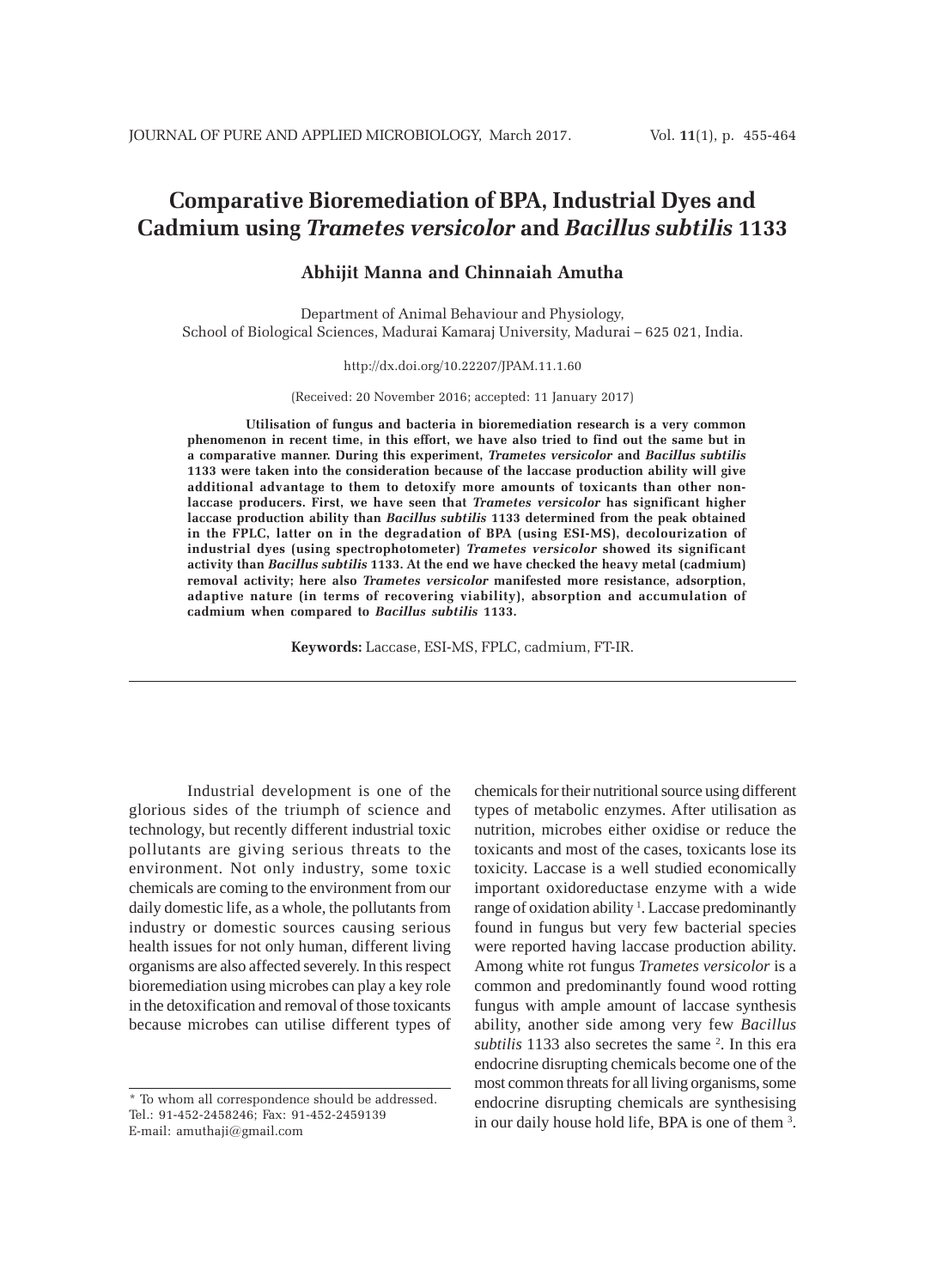Low-quality plastics can generate BPA after moderate exposure to the water and prolong exposure of BPA to living organisms can cause different types of serious health issues like decrement in sperm counts as well as abnormalities in female reproductive system, breast cancer in case of human and early maturation in female fishes due to its estrogenic activity 4 . In other side toxic industrial dyes are one of the major causes of water pollution, generally textile industries are using several types of dyes that are not at all degradable due to photolysis but their presences are destabilizing the aquatic environment by causing serious health issues in aquatic organisms as well as altering the physical parameters of the aquatic environment<sup>5</sup>. Apart from that, heavy metals are the another toxic chemicals giving environmental threats decades after decades, industries like electroplating industry, paint industry, tannery industry are solely responsible for heavy metal pollution 6 . Bioremediation can play an effective role against all of those types of pollutants, intense research and development can able to reduce the environmental destabilisation occurred due to those risks. In this effort, we have tried to find out the efficiency of fungus or bacteria in bioremediation using a comparative analysis, which can give us a clear idea about the efficient bioremediating agent more suitable for our environment.

## **MATERIALS AND METHODS**

## **Protein purification**

*Trametes versicolor* was isolated from Pondicherry 7 and *Bacillus subtilis* 1133 obtained from MTCC (microbial type culture collection centre), Chandigarh, India. A fresh culture of *Trametes versicolor* and *Bacillus subtilis* 1133 grown in potato dextrose broth and nutrient broth respectively. *Trametes versicolor* was incubated at 28°C for seven days and *Bacillus subtilis* 1133 was incubated at 37°C for 24 hours maintaining 150 rpm for both incubation periods. Supernatant from both the cultures were collected after centrifugation at 13,000 rpm for 15 minutes. The supernatant was taken and ammonium sulphate precipitation of extracellular laccase enzyme at 75% saturation level was performed. Precipitated sample was dialysed for 2 hours, 4 hours and overnight

J PURE APPL MICROBIO*,* **11**(1), MARCH 2017.

against sterile distilled water. After complete removal of salt using dialysis, the sample was allowed to run through DEAE- anion exchange prepacked column using fast protein liquid chromatography <sup>8</sup>. Tris-HCl pH-8.0 buffer and a gradient of [0.1-1(M)] NaCl was used during running the sample through fast protein liquid chromatography. The individual peak appeared in NaCl gradient line was collected using fraction collector and concentrated using vacuum evaporator. The fraction containing laccase was determined after incubating with laccase specific substrate ABTS; specific green colour formation will confirm the laccase-ABTS reaction. Estimation of laccase was performed using Lowry method<sup>9</sup> to determine the concentration difference of laccase obtained from *Trametes versicolor* and *Bacillus subtilis* 1133.

#### **Degradation of BPA and industrial dyes**

*Trametes versicolor* and *Bacillus subtilis* 1133 inoculated in their requisite liquid media mentioned previously along with 200 ppm concentration of BPA, 1000 ppm concentration of industrial dyes (basic red, reactive blue, acid firaza, acid reactive blue, direct blue, direct firaza) separately after maintaining 28°C, 37°C respectively with 120 rpm for 7 days. After one-week, degradation was determined after comparing with control (without enzyme treatment). Supernatant from both the cultures were taken after centrifugation (at 13000 rpm for 15 minutes) and an equal volume of ethyl acetate (analytical grade) added in the supernatant followed by vigorous shacking and careful removal of the organic part. Organic part kept in the room temperature for complete evaporation, after adding MS grade methanol to dissolve the precipitate and analysed using ESI-MS<sup>7</sup>. The similar way both the organism grown separately in presence of different industrial dyes and maintained the same incubation condition mentioned previously. In the case of industrial dyes after 7 days, culture filtrates were collected along with controls used to determine the decolourization using spectrophotometer (625nm for blue dye and 510nm for red dye were used while taking the reading in a spectrophotometer)<sup>7, 10</sup>. Degradation of BPA and decolourization of industrial dyes in presence of fungal and bacterial strains were statistically analysed using one-way ANOVA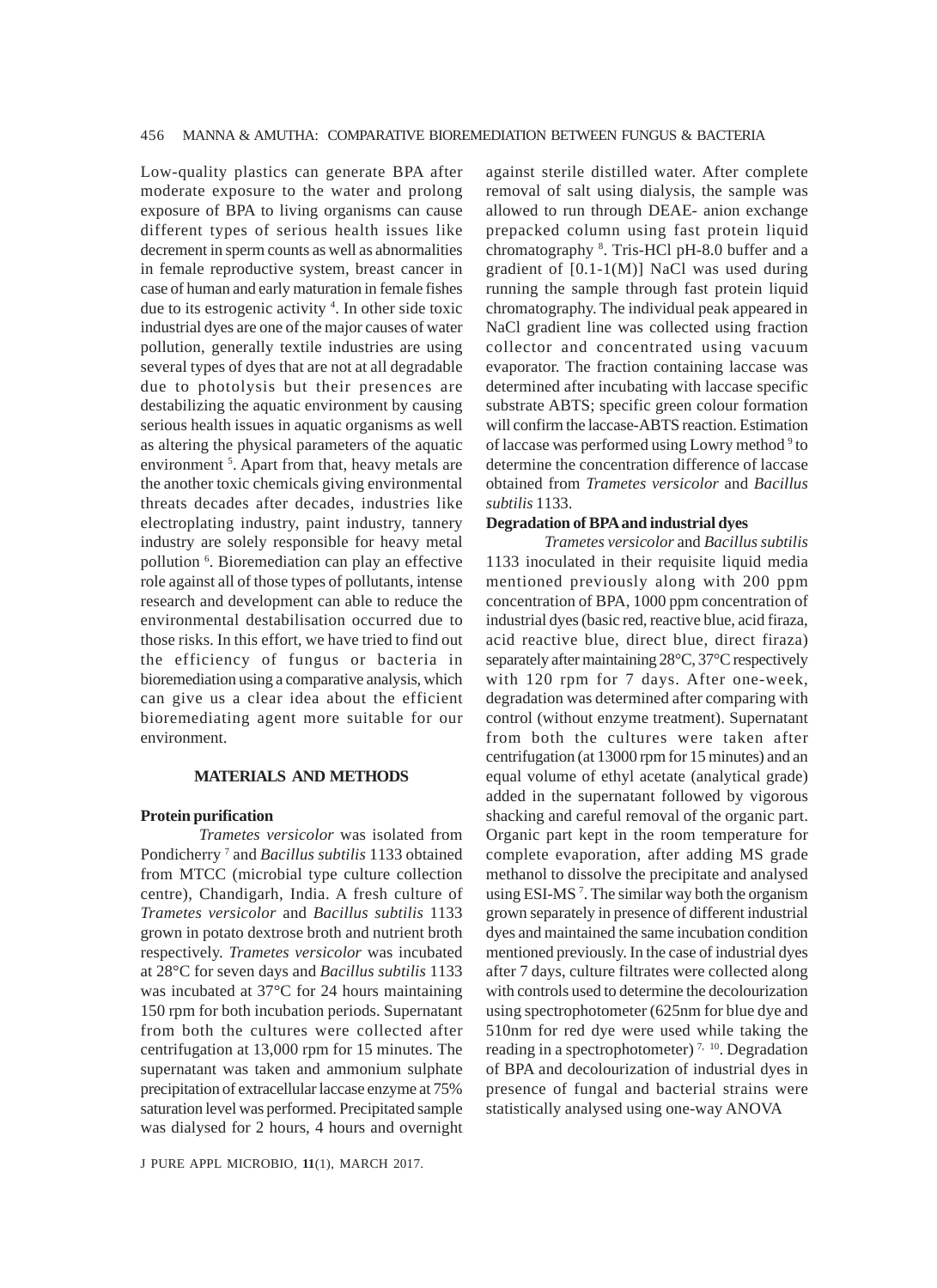## **Activity against heavy metal**

*Trametes versicolor*, *Bacillus subtilis* 1133 inoculated in their respective media mentioned previously (potato dextrose broth and nutrient broth respectively) in presence of different concentration of cadmium separately to determine the minimal inhibitory concentration after seven days of incubation (concentration of cadmium from 100 to 6000 ppm used for *Trametes versicolor* and 25 to 1000 ppm concentration of cadmium used for *Bacillus subtilis* 1133). *Trametes versicolor* and *Bacillus subtilis* 1133 grown in presence of 200 ppm concentration of cadmium and after requisite incubation biomass was collected from both of the organisms after centrifugation at 13000 rpm for 15

minutes. Biomass of both fungus, bacteria was lyophilized and used for atomic absorption spectroscopy along with FT-IR to find out the removal of cadmium along with functional groups involved during adsorption of cadmium on the surface of the both organisms (Amutha and Abhijit 2014). During AAS analysis the sample was diluted 10 times for that reason the removal value of cadmium multiplied by 10 further to get actual removal value of cadmium. Viability test also performed with already grown cultures of both fungus and bacteria after treatment of 200 ppm concentration of cadmium and determined after every day interval using alamar blue  $11, 12$ . Centrifuged biomass of fungus and bacteria



 $30.00$ 

Mix Truck

**Fig. 1.** Protein concentration difference

0m

J PURE APPL MICROBIO*,* **11**(1), MARCH 2017.

ra m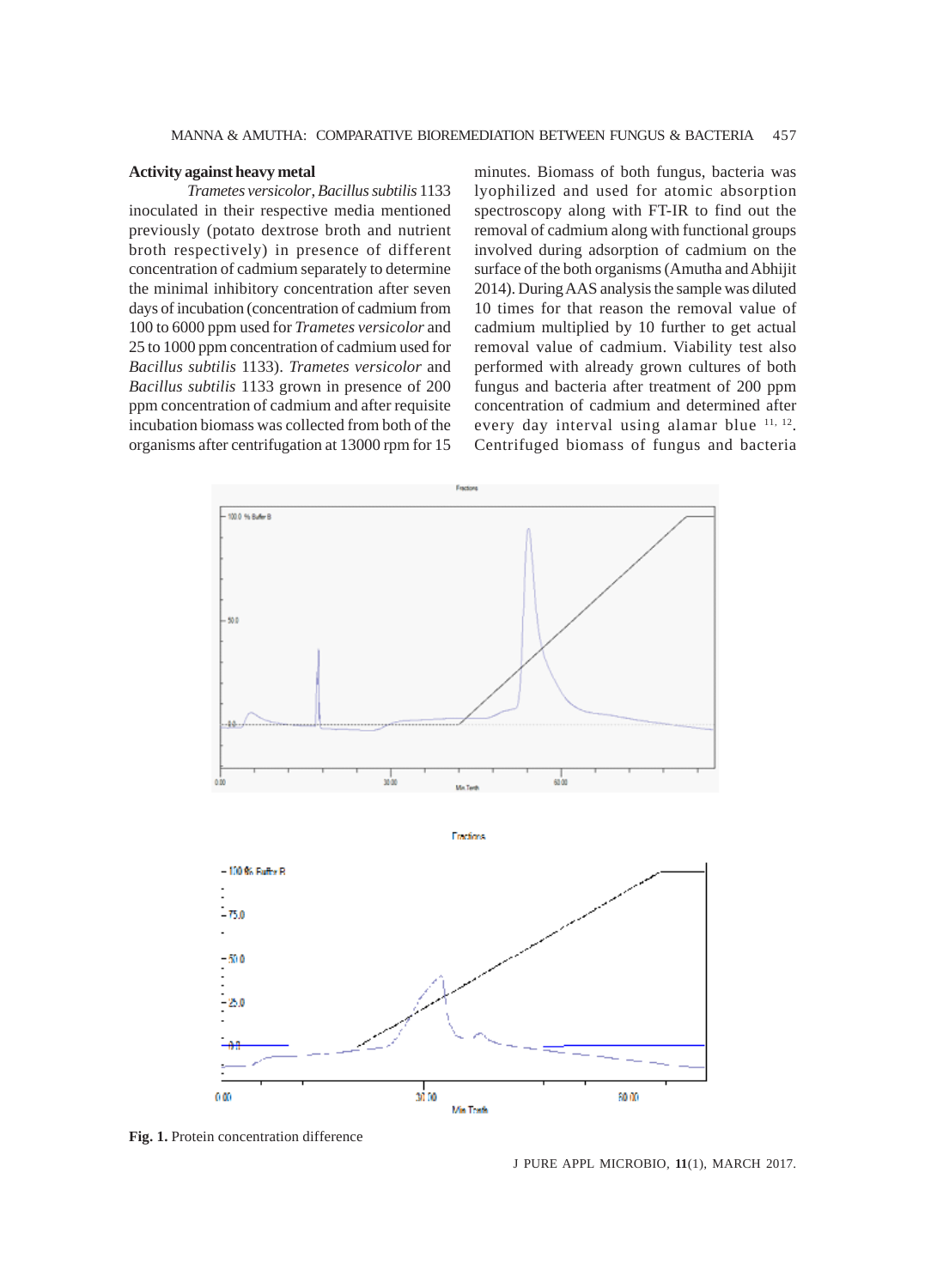separately kept in phosphate buffer saline (pH-7.4) and the content was ultrasonicated at 50MHZ and 40 MHZ with 40% amplitude for 10 cycles (2minutes/cycle with 1.5 seconds on 0.5 seconds off) and the lysed cells were kept undisturbed for 10 minutes at 4R"C followed by centrifugation at 13000 rpm for 1 hour at 4R"C. The supernatant was lyophilized and prepared according to Choudhary et al. 2011 13, for analysis using AAS to determine the concentration of cadmium absorbed by both the organism. All the experiment performed three times in a triplicate manner. Overall removal, absorption of cadmium by *Trametes versicolor* and *Bacillus subtilis* 1133 was statistically analysed by one-way ANOVA. Generally, microbes can accumulate heavy metals, for this reason biomass from 200 ppm cadmium-treated *Trametes versicolor*

and *Bacillus subtilis* 1133 were taken and lyophilized to determine the presence of significant cadmium deposition peak using powder XRD after comparing the 2¸ value with existing JCPDS cadmium file.

#### **RESULTS**

#### **Protein purification**

Specific peak obtained from FPLC was concentrated using vacuum evaporator and the green colour product formation confirmed laccase-ABTS reaction. The laccase specific peak obtained from FPLC is much higher in case of *Trametes versicolor* when compared to *Bacillus subtilis* 1133 (figure: 1). Estimation of laccase protein using Lowry method revealed that 100 ml of media



J PURE APPL MICROBIO*,* **11**(1), MARCH 2017. **Fig. 2.** Degradation comparison of BPA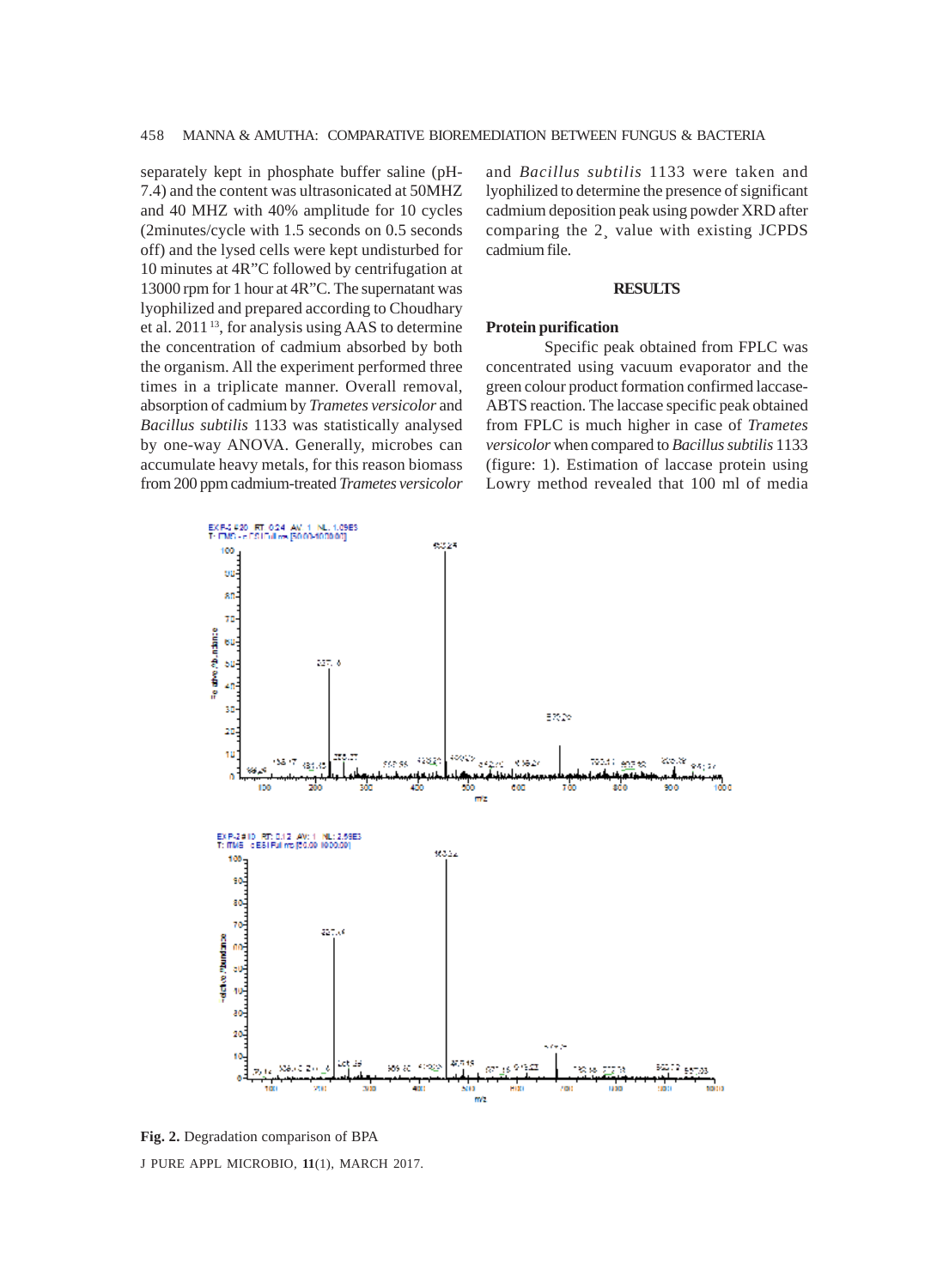containing *Trametes versicolor* and *Bacillus subtilis* 1133 contained 176µg/ml, 45 µg/ml concentration of laccase produced by *Trametes versicolor* and *Bacillus subtilis* 1133. This comparative analysis of laccase production explained that due to huge body mass laccase production from the fungus is much higher than bacteria.

# **Degradation of BPA and industrial dyes**

ESI-MS data revealed that the BPA degradation happened in presence of *Trametes versicolor* (50%) was greater than the degradation happened in presence of *Bacillus subtilis* 1133 (30%) (figure: 2). In another side, *Trametes versicolor* showed more degradation capability of different industrial dyes than *Bacillus subtilis* 1133 (table:1) and after statistical analysis, it was clear that degradation of BPA and industrial dyes manifested significant degradation capability difference in favour of *Trametes versicolor* when

compared to *Bacillus subtilis* 1133 (p<0.001). The reason behind the superior degradation capability of *Trametes versicolor* can be correlated with laccase production ability. In previous steps, we have compared the laccase production capability of *Trametes versicolor* and *Bacillus subtilis* 1133, comparison reviled that *Trametes versicolor* contained more laccase production ability than *Bacillus subtilis* 1133. Being an oxidoreductase enzyme laccase can oxidise wide range of chemical substances and it helps *Trametes versicolor* to achieve huge degradation ability like BPA and industrial dyes than *Bacillus subtilis* 1133.

# **Activity against heavy metal:**

MIC result clearly revealed that *Trametes versicolor* can resist cadmium stress up to 5000 ppm but *Bacillus subtilis* 1133 manifested the MIC value only up to 800 ppm (figure: 3a). FT-IR analysis manifested that hydroxyl groups present on the surface of the microbes played a significant role





**Fig. 3a.** MIC presence of cadmium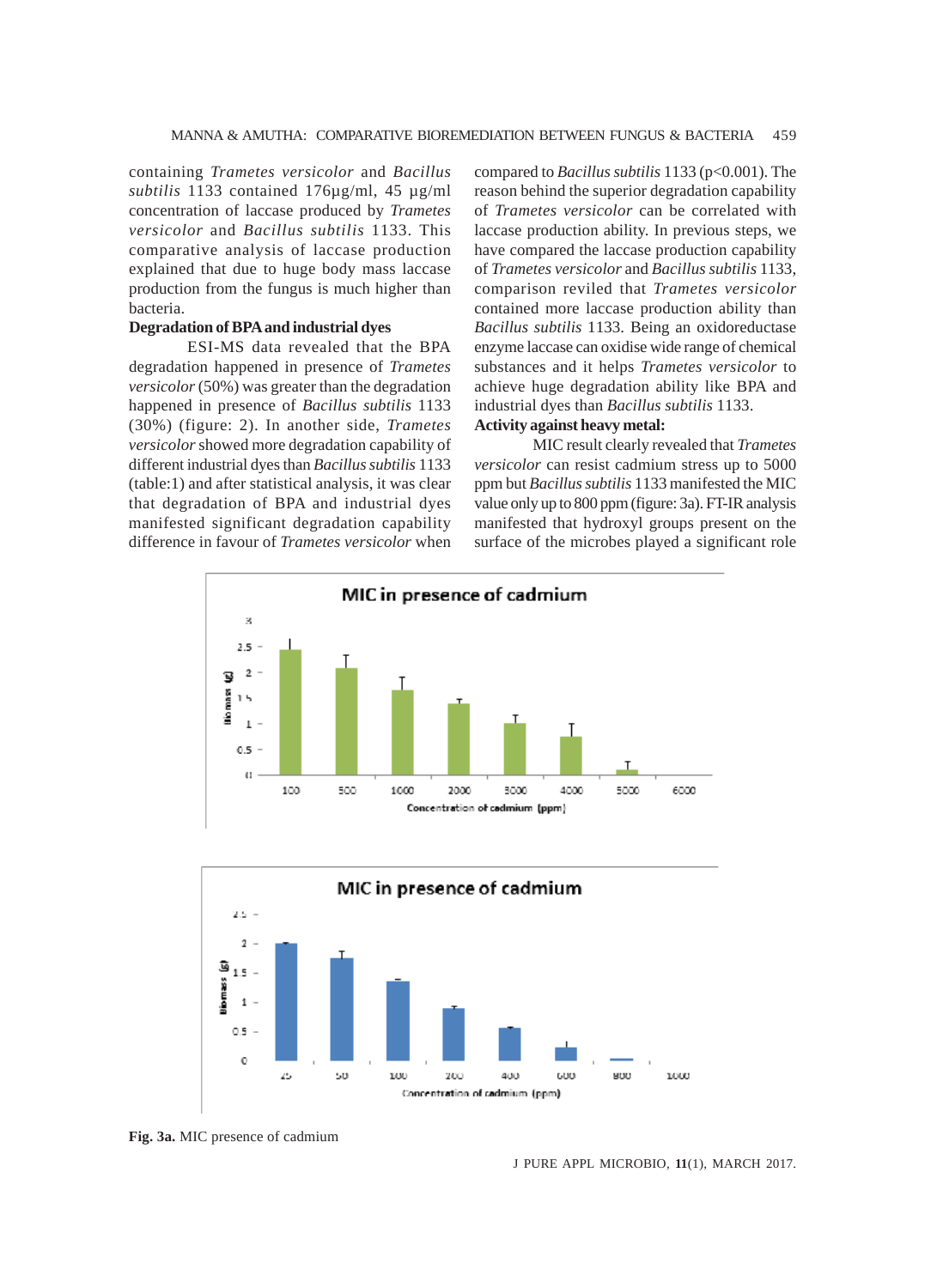

**Fig. 3b.** Determination of cadmium adhesion on the surface



**Fig. 3c.** Removal of cadmium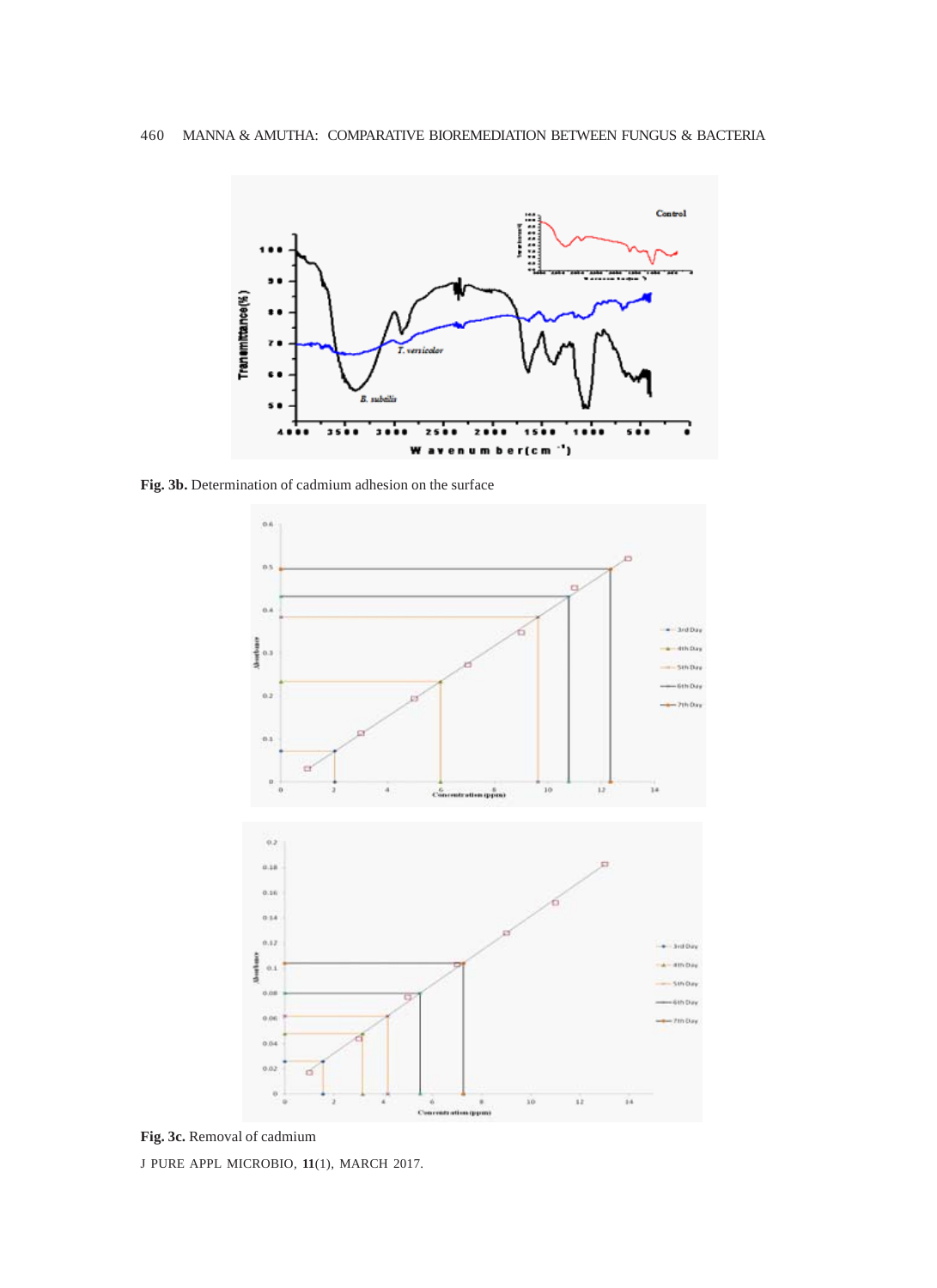during adhesion of cadmium; *Trametes versicolor* exhibited more hydroxyl group stretching at the 3200-3500cm-1 range when compared to *Bacillus subtilis* 1133 after seven days of cadmium (200 ppm) treatment. *Trametes versicolor* being a fungus with higher biomass compared to *Bacillus subtilis* 1133 can adhere more amount of cadmium because of a higher amount of body surface area and that was determined from the data obtained from the FT-IR (hydroxyl group stretching) and from AAS data it was determined that removal was 70.5 ppm and 120 ppm respectively in presence of *Trametes versicolor* and *Bacillus subtilis* 1133 (figure: 3b & 3c). In this regard viability of the organisms will be an important phenomenon because during cadmium stress condition if viability will be less then absorption will be reduced, viability assay using alamar blue clearly revealed that due to 200 ppm stress viability of the *Bacillus subtilis* 1133 was gradually reduced up to seventh day but in other side after some short of viability reduction *Trametes versicolor* resisted the cadmium stress (figure: 3d). Absorption detection showed that *Trametes versicolor* absorbed almost 85 ppm of cadmium after seven days of cadmium (200 ppm) stress but after same days *Bacillus subtilis* 1133 absorbed almost 10 ppm of cadmium, this result was statistically analysed and it showed the statistical significant difference (p<0.001) (figure: 3e). At the end the accumulation of the cadmium was analysed using X-ray diffraction (figure: 3f), this study clearly manifested that the peak appeared at the 2¸ value of 44.21 was compared with JCPDS-CdS file-050640 and it was clear that the cadmium accumulation peak appeared due to *Trametes versicolor* was much greater when



**Fig. 3d.** Viability of *Trametes versicolor* and *Bacillus subtilis* 1133 in presence of 200ppm cadmium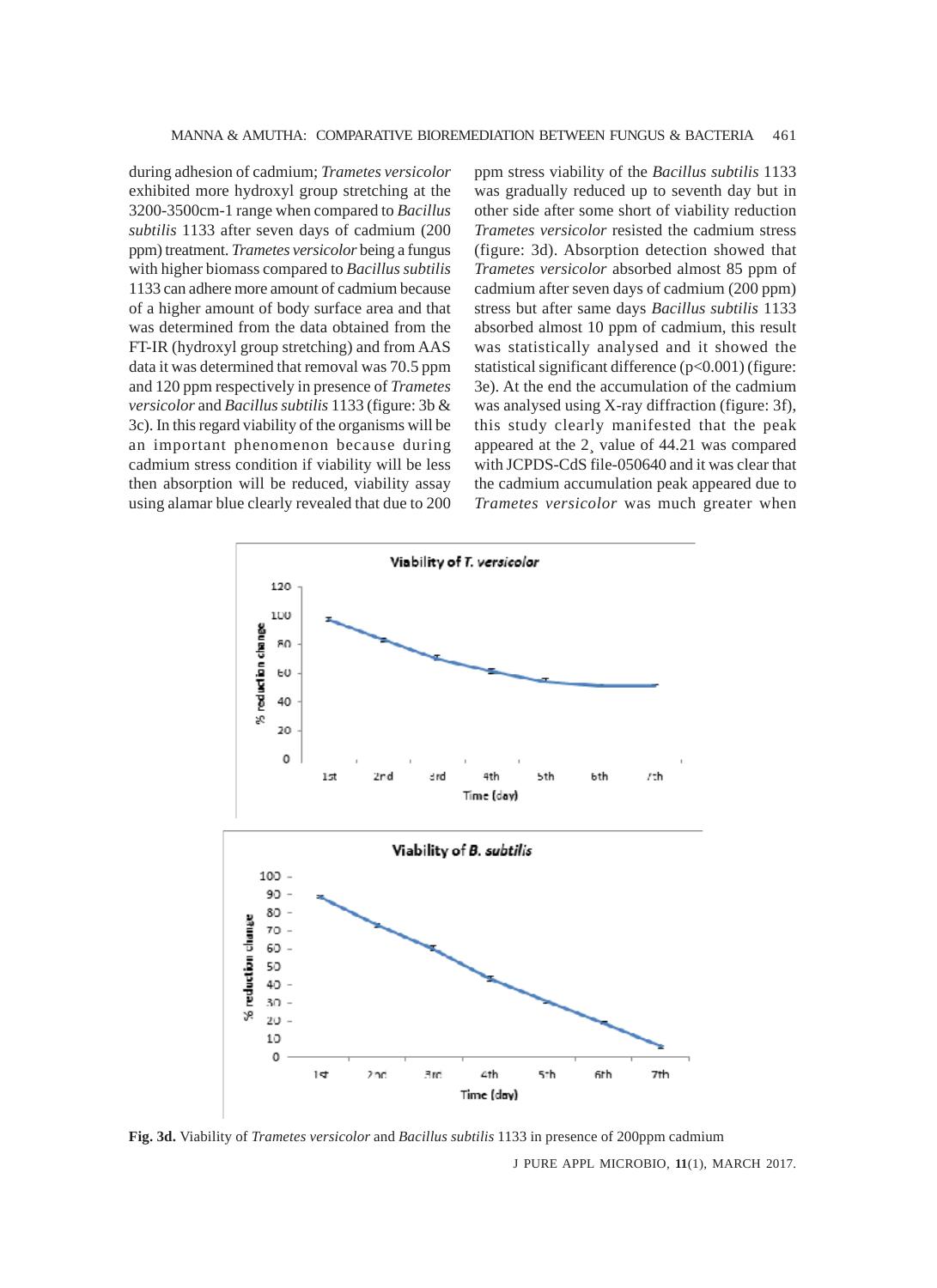

**Fig. 3e.** Absorption difference of cadmium



**Fig. 3f.** Deposition of cadmium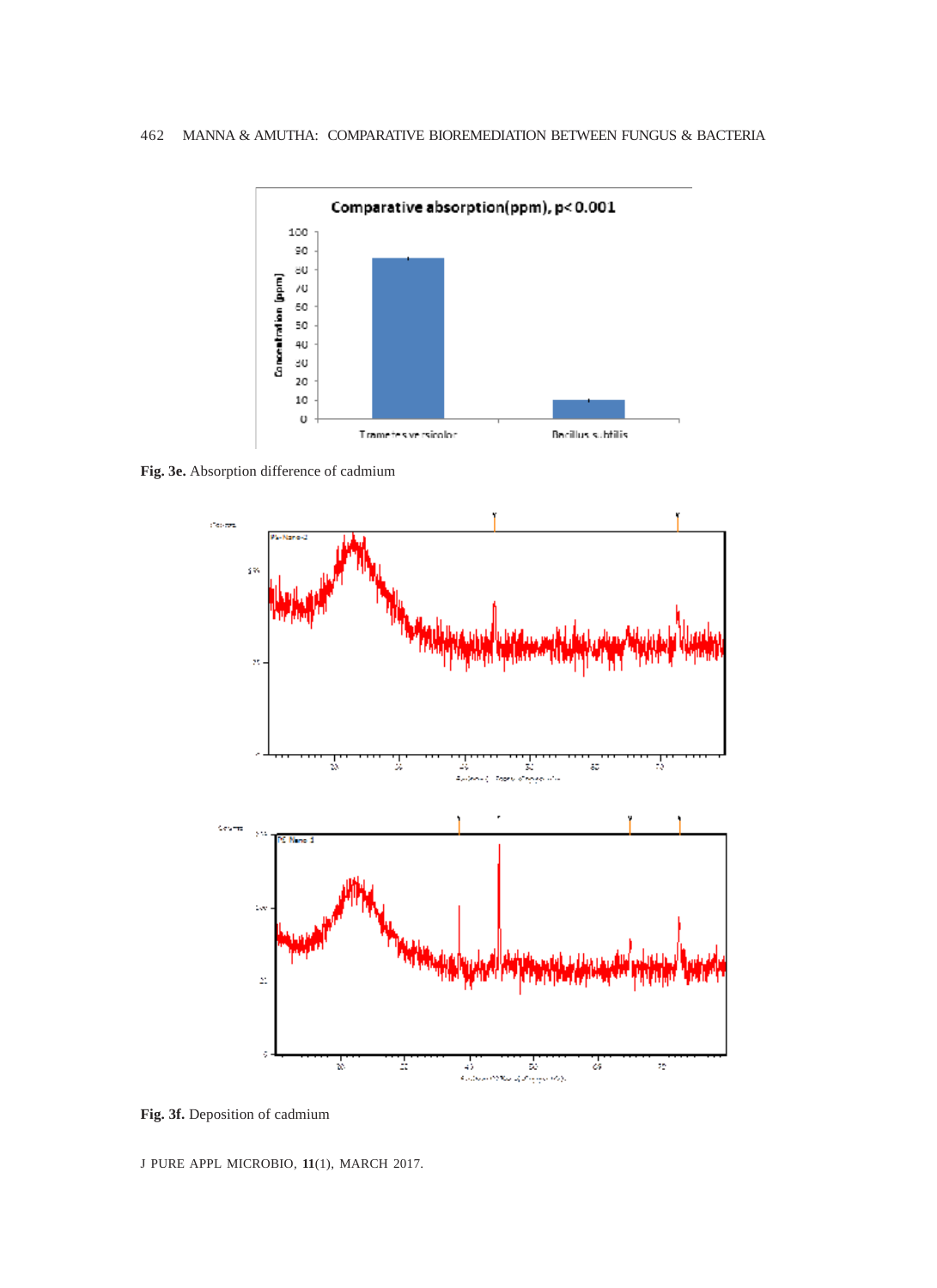| No.            | Name of the dye    | % of degradation<br>by <i>Trametes</i><br>versicolor | % of degradation<br>by Bacillus<br>subtilis | P value |
|----------------|--------------------|------------------------------------------------------|---------------------------------------------|---------|
|                | Basic red          | 82                                                   | 26                                          | < 0.001 |
| 2              | Reactive blue      | 94                                                   | 54                                          | < 0.001 |
| 3              | Acid firaza        | 98                                                   | 46                                          | < 0.001 |
| $\overline{4}$ | Acid reactive blue | 96                                                   | 53                                          | < 0.001 |
| 5              | Direct blue        | 98                                                   | 59                                          | < 0.001 |
| 6              | Direct firaza      | 98                                                   | 63                                          | < 0.001 |
|                |                    |                                                      |                                             |         |

Table 1. Determination of decolourization of industrial dyes after 7 days.

compared to *Bacillus subtilis* 1133. In all cases, *Trametes versicolor* showed a significant result that *Bacillus subtilis* 1133 and it usually happened due to their higher biomass, huge growth rate and resistant capability against heavy metal like cadmium.

#### **DISCUSSION**

In this comparative analysis, we have chosen *Trametes versicolor* and *Bacillus subtilis* 1133 as representative of fungus and bacteria having laccase synthesising ability. Laccase being an oxidoreductase enzyme can oxidise wide variety of chemical toxicants so laccase producers contain an additional advantage when compared to other microbial organisms regarding detoxification of toxicants. At the beginning, we have executed the experiment showing comparative analysis regarding laccase synthesis by *Trametes versicolor* and *Bacillus subtilis* 1133 because higher laccase synthesis will signify the better detoxification ability and indirectly we can correlate that due to higher synthesis ability of laccase, *Trametes versicolor* is more effective against the detoxification of toxicants than *Bacillus subtilis* 1133. Apart from the laccase production activity when the degradation of BPA as well as toxic industrial dyes were checked using whole organisms, in every case *Trametes versicolor* showed more degradation ability than *Bacillus subtilis* 1133 and this happened because of the wide range of oxidation ability generated from the synthesised laccase. In another side, while we are talking about the heavy metal removal activity, *Trametes versicolor* exhibited the significant heavy metal tolerance, adsorption, viability, absorption

and accumulation ability than *Bacillus subtilis* 1133 due to its more growth rate and huge biomass. At the end, we can conclude that *Trametes versicolor* contains higher laccase production, detoxification of toxicants; removal capability of heavy metal like cadmium than *Bacillus subtilis* 1133 and it can play a significant role for the environment in terms of detoxification of the pollutants.

# **CONCLUSION**

At the end we can conclude that not only *Trametes versicolor* more effective in bioremediation activity than *Bacillus subtilis* 1133, but as whole fungi are more efficient in the bioremediation activity than bacteria because of higher biomass, high quantity of effective enzyme secretion.

# **ACKNOWLEDGEMENT**

The financial support of Department of Biotechnology-Interdisciplinary program in Life science (DBT-IPLS PhD programme, India) and University grant commission (UGC) are gratefully acknowledged.

# **REFERENCES**

- 1. Viswanath, B., Rajesh, B., Janardhan, A., Praveen Kumar, A. Narasimha G. Fungal Laccases and Their Applications in Bioremediation. *Enzyme. Research.,* 2014; doi.org/10.1155/2014/163242.
- 2. Sheikhi, F., Roayaei Ardakani M Enayatizamir, N., Rodriguez-Couto, S. The Determination of Assay for Laccase of *Bacillus subtilis* WPI with Two Classes of Chemical Compounds as